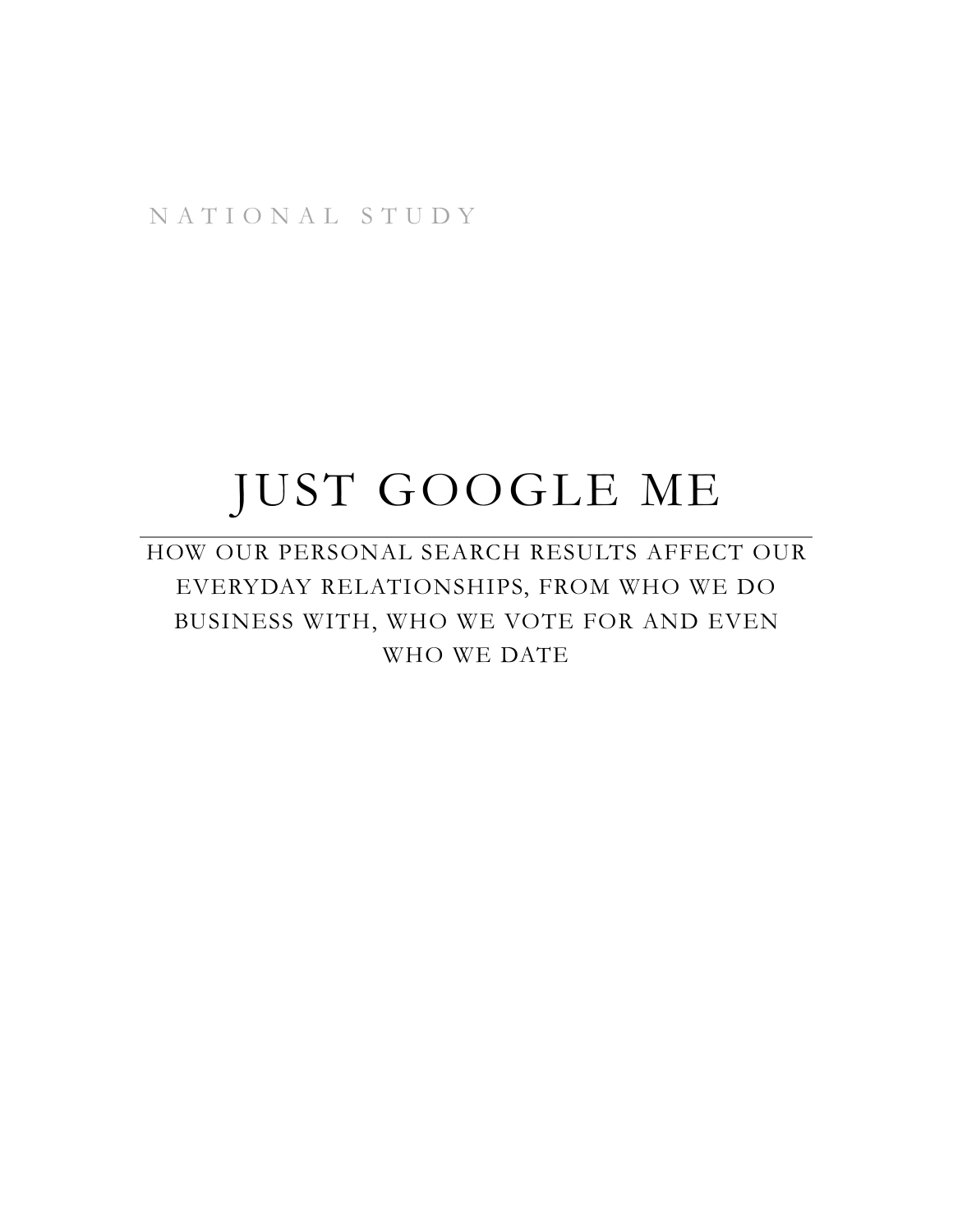

your own search results, and Harris Interactive.

BrandYourself has since published various industry-leading guides such as:

- <https://brandyourself.com/online-reputation-management>
- <https://brandyourself.com/definitive-guide-to-personal-branding>
- <https://brandyourself.com/blog/guide/what-is-thought-leadership/>
- <https://brandyourself.com/google-my-name>
- <https://brandyourself.com/how-to-brand-yourself>
- [https://brandyourself.com/blog/fixing-negative-results/remove-your-name-and](https://brandyourself.com/blog/fixing-negative-results/remove-your-name-and-personal-information-from-google/)[personal-information-from-google/](https://brandyourself.com/blog/fixing-negative-results/remove-your-name-and-personal-information-from-google/)
- <https://brandyourself.com/blog/how-tos/8-tips-on-how-to-write-a-personal-biography/>
- <https://brandyourself.com/blog/guide/how-to-write-a-personal-mission-statement/>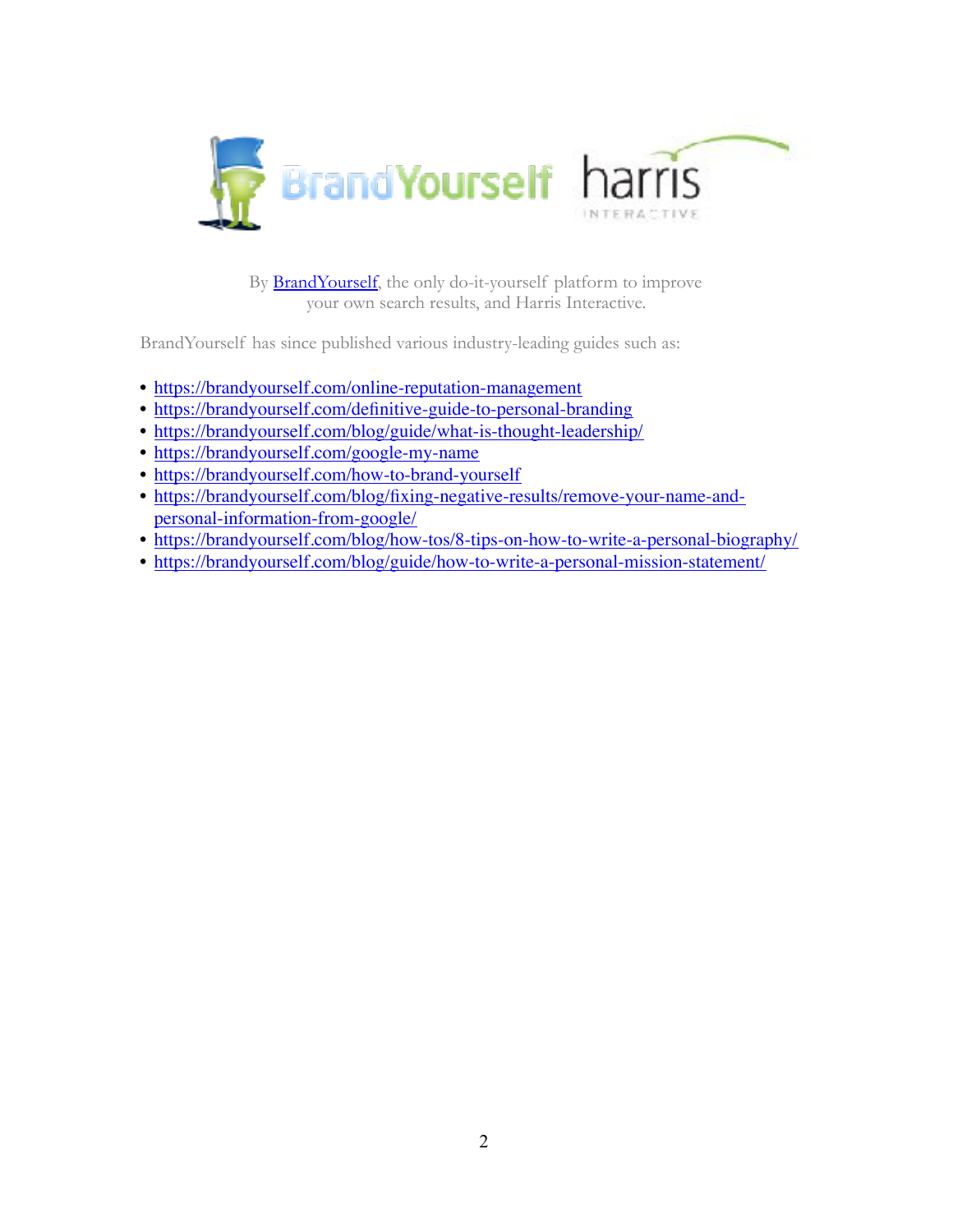# **Study Overview:**

The findings of this study are based on a nationally representative online survey of 2,570 U.S. adults aged 18 and older, conducted by Harris Interactive on behalf of BrandYourself.com.

The research shows us that online people searches in search engines like Google are becoming a driving force behind our most important personal relationships, from who we vote for, who we do business with, and even who we date.

This report includes key findings from the study (page 3) as well as a detailed breakdown of the findings, full methodology and raw data from the study.

# **Table of Contents:**

**Key Findings 3 Analysis 4-8**  Politics & Voting 4 Business 5 Dating & Relationships 7 Parenting 7 Vanity Searches 8 **Study Methodology 9 Raw Data 10 About BrandYourself……………………………………………………….10**

# **Key Findings**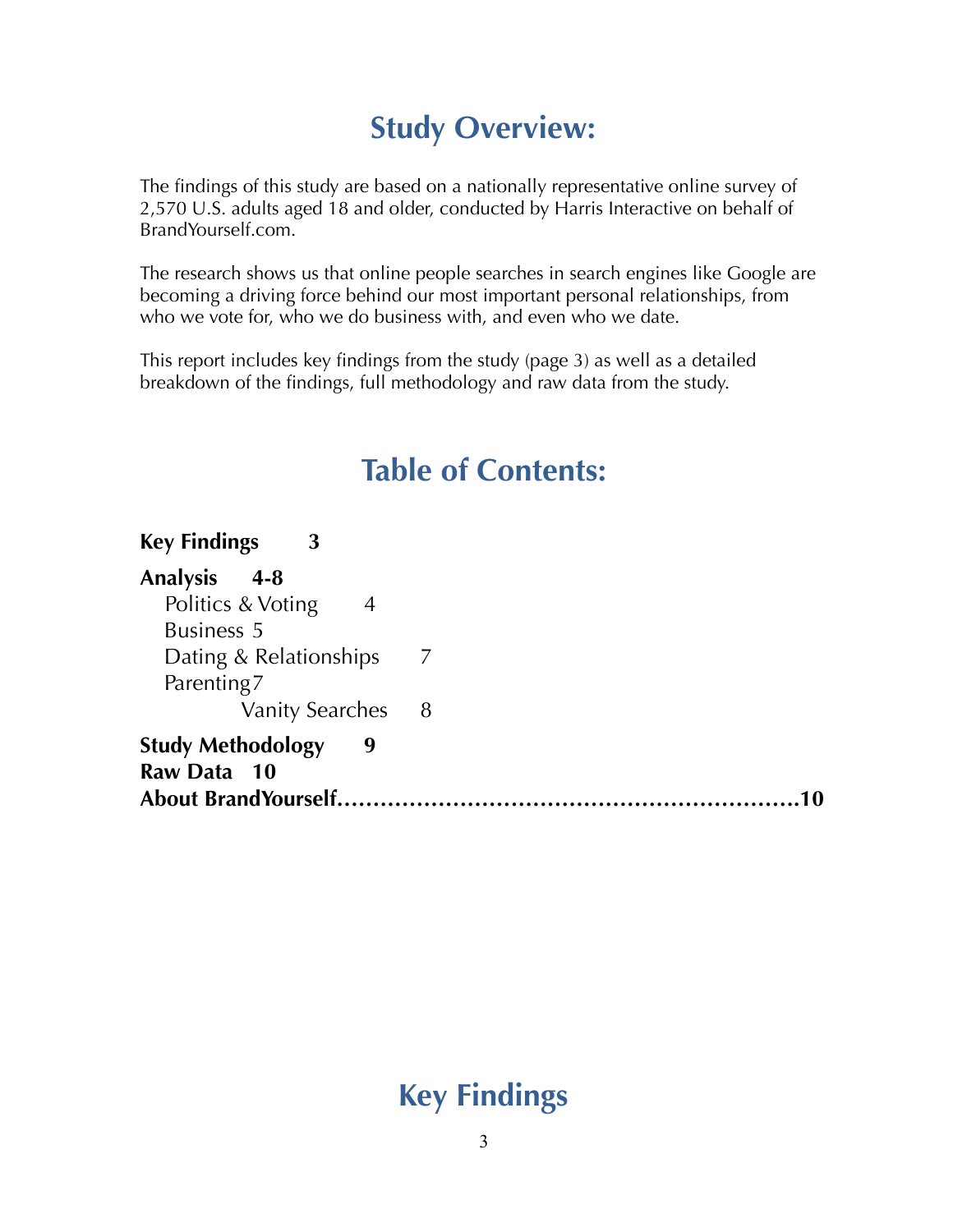### **General:**

**Almost all online U.S. adults use search engines to look up other people:** 86% used a search engine like Google to find more information about another person.

**But most people aren't well represented:** 75% of online U.S. adults have searched their own name, yet almost half (48%) say most of the search results about them aren't positive, and nearly a third (30%) say nothing shows up at all.

### **Politics/Voting:**

**Online searches of candidates influence voting decisions, especially among students and young adults:** Nearly a third (31%) of US adults that have searched a person online have looked up a politician, and over half said the search influenced their voting decision. These numbers increase substantially among younger US adults, especially students.

### **Business:**

**Your search results affect whether or not people do business with you:** Among U.S. adults that have searched someone online, nearly half (42%) have searched someone before doing business with them, and 45% have found something that made them decide **NOT** to do business.

### **Dating/Relationships:**

**Online searches affect your romantic life:** Almost half (43%) of online U.S. adults that have searched someone online have searched a potential date, significant other, or ex boyfriend/girlfriend, making romantic searches the most common search among U.S. adults.

# **Analysis**

**Politics & Voting:**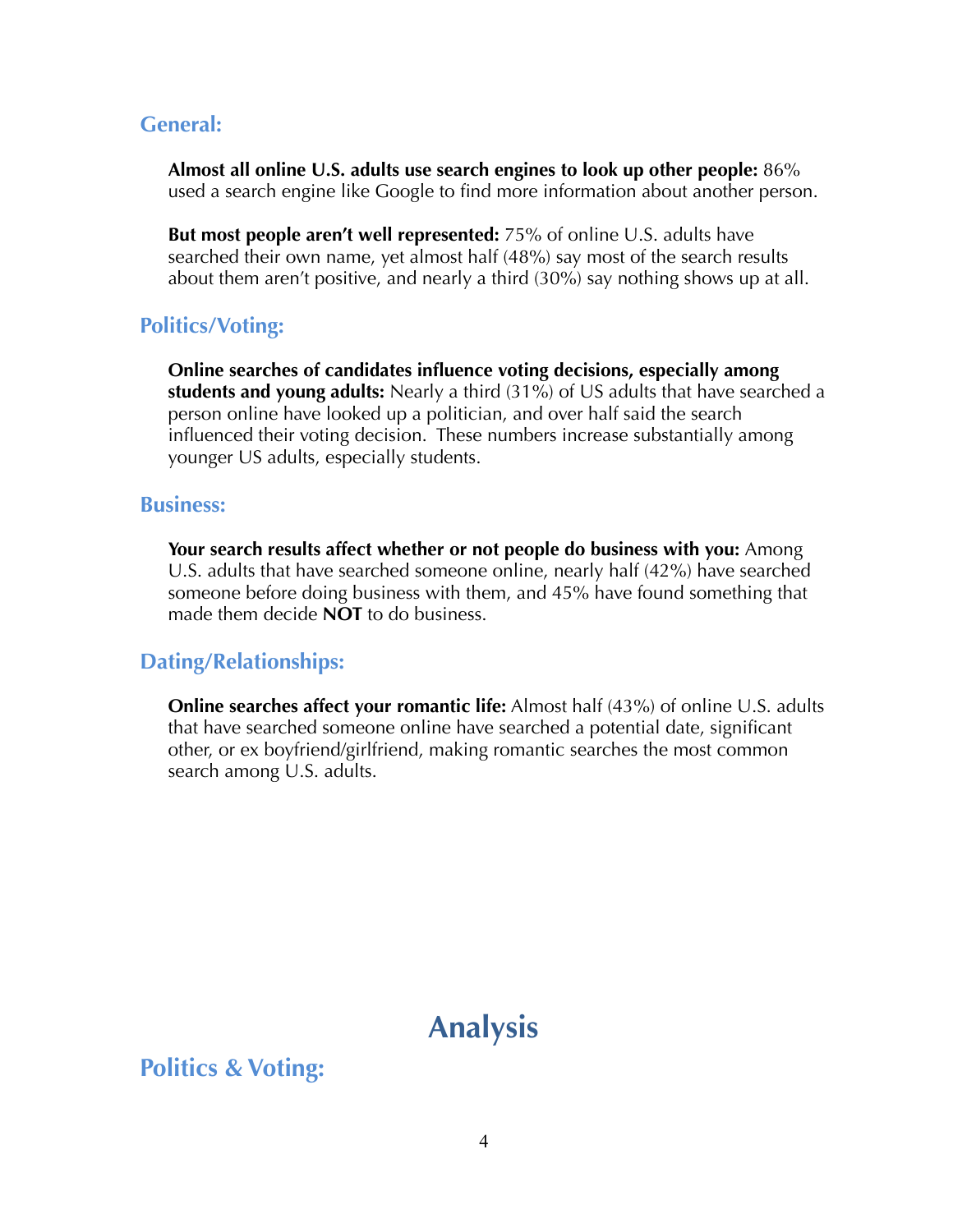### **1. Nearly a third (31%) of U.S. adults that have searched someone online have looked up a politician:**

- Over half (54%) found something positive that influenced them **vote for** that politician
- Over half (51%) found something that made them decide **NOT to vote** for that politician

**What this means:** Politicians need to be *proactive* about creating a strong online image because voters are searching them, and what they find is influencing their voting decisions. We see here that it's just as important for politicians to have positive results as it is for them to avoid negative results.

### **2. Students are much more likely than any other group to look up a politician and be influenced by what they find:**



• 41% of students found something that made them decide **NOT to vote** for that politician

**What this means:** Politicians that want to reach students and influence their voting decisions need to be proactive about managing their online image.

### **3. Younger generations are more likely than older generations to look up a politician online:**

35% of **18-34** year olds searched a politician vs. just 26% **of 45-54** year olds.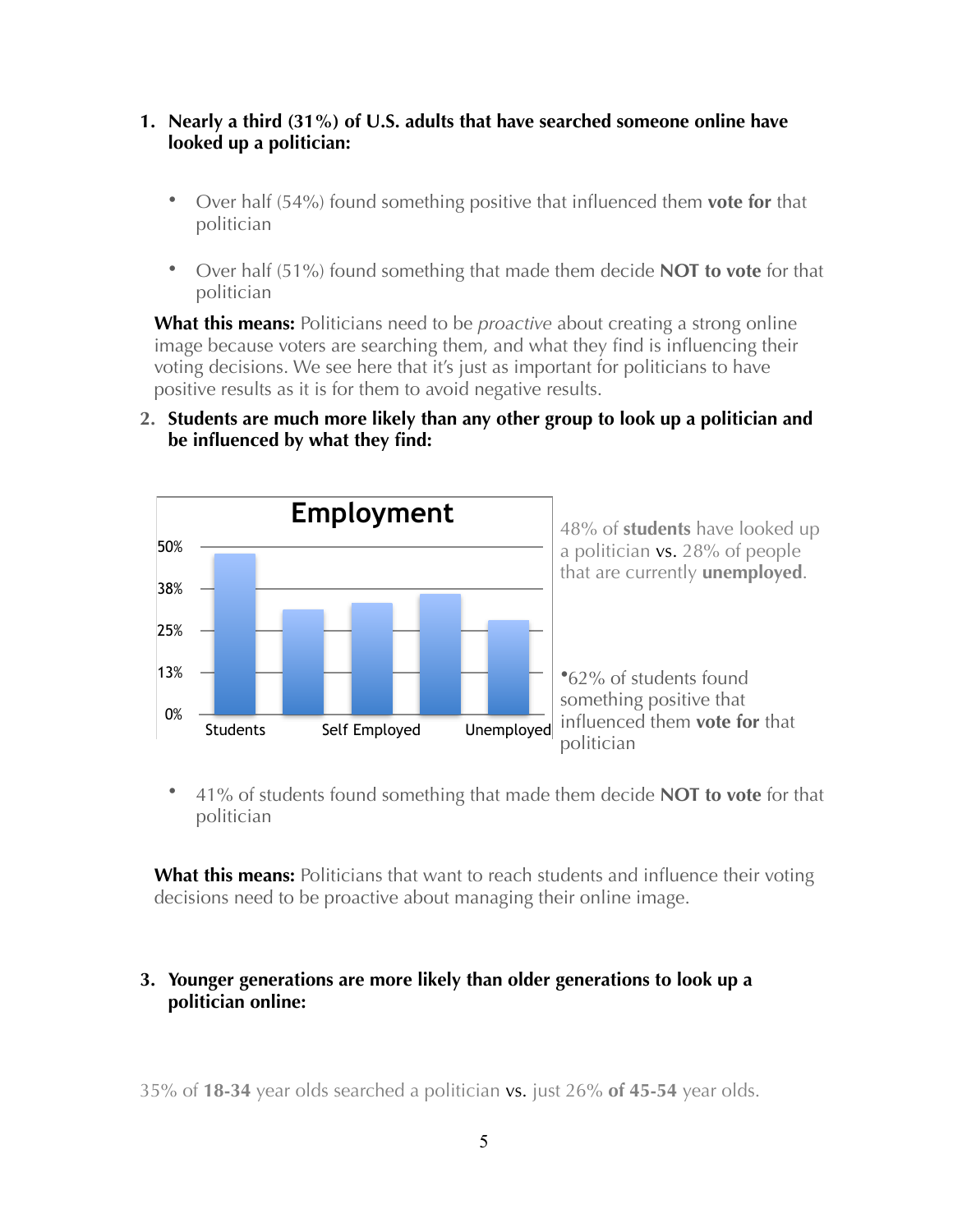

**What this means:** With the digital generation joining the voting pool, a strong online presence will only become more and more important for winning elections.

### **Business:**

- **1.** *Nearly half* **(42%) of the online U.S. adults that looked somebody up in a search engine, looked someone up before deciding to do business with them:**
	- 45% said they have found something in an online search that made them decide **NOT to do** business with the person
	- 56% have found something that **solidified their decision** to do business with the person

**What This Means:** In today's professional world, anyone who isn't positively represented in their own search results will lose business opportunities.

#### **2. The higher your education level and income, the more likely you are to search someone before doing business with them:**



Over half (52%) of U.S. adults with a college degree or higher have looked someone up **before deciding to do business** with them, compared to just 30% of those with a high school degree or lower.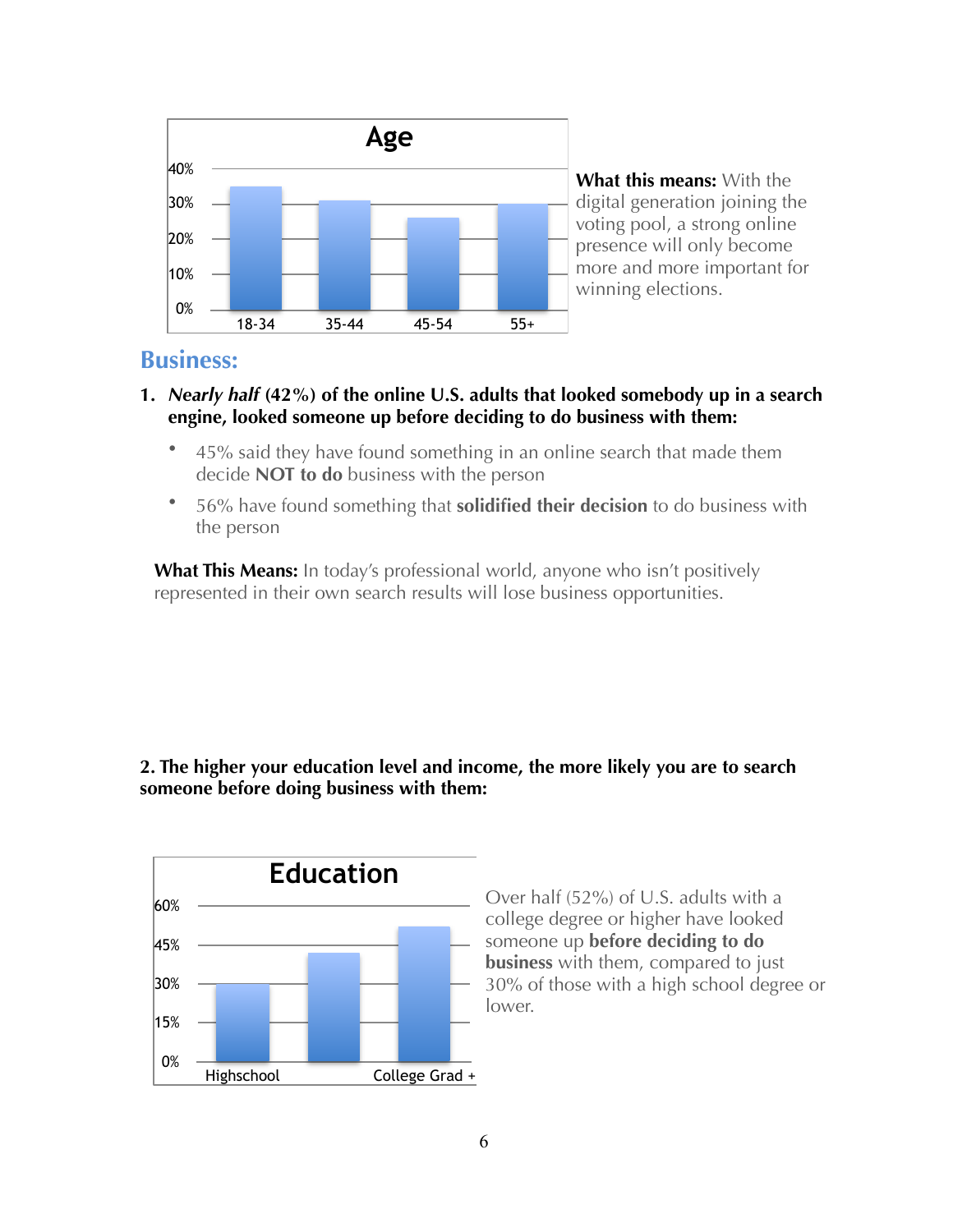

Over half (51%) of U.S. adults in the \$75k+ income bracket have looked someone up **before deciding to do business** with them, compared to just 32% of those in the \$35k or less income bracket.

### **3. Other common online people searches related to business:**

- 23% of U.S. adults that have searched someone online have **looked up a coworker**
- 27% have **searched someone they met in a professional setting** like a networking event

**What this means:** Even if you aren't looking for a job or new clients, about 1 in 4 of your co-workers or business acquaintances have searched you, making your Google results an important part of your professional reputation.

### **Relationships/Dating:**

### **1. Romantic interests are the most likely to search you online:**

- Nearly half (43%) of U.S. adults that have looked someone up online, have searched a **significant other or ex boyfriend/girlfriend**, making searches related to romantic relationships the most common among online U.S. adults
	- o 32% have searched an ex boyfriend or girlfriend
	- o 26% have searched a current significant other

### **2. People will Google you before deciding to go on a date with you:**

• 48% of US adults that have searched someone before a first date said they found something that made them **decide NOT go on a date** with the person.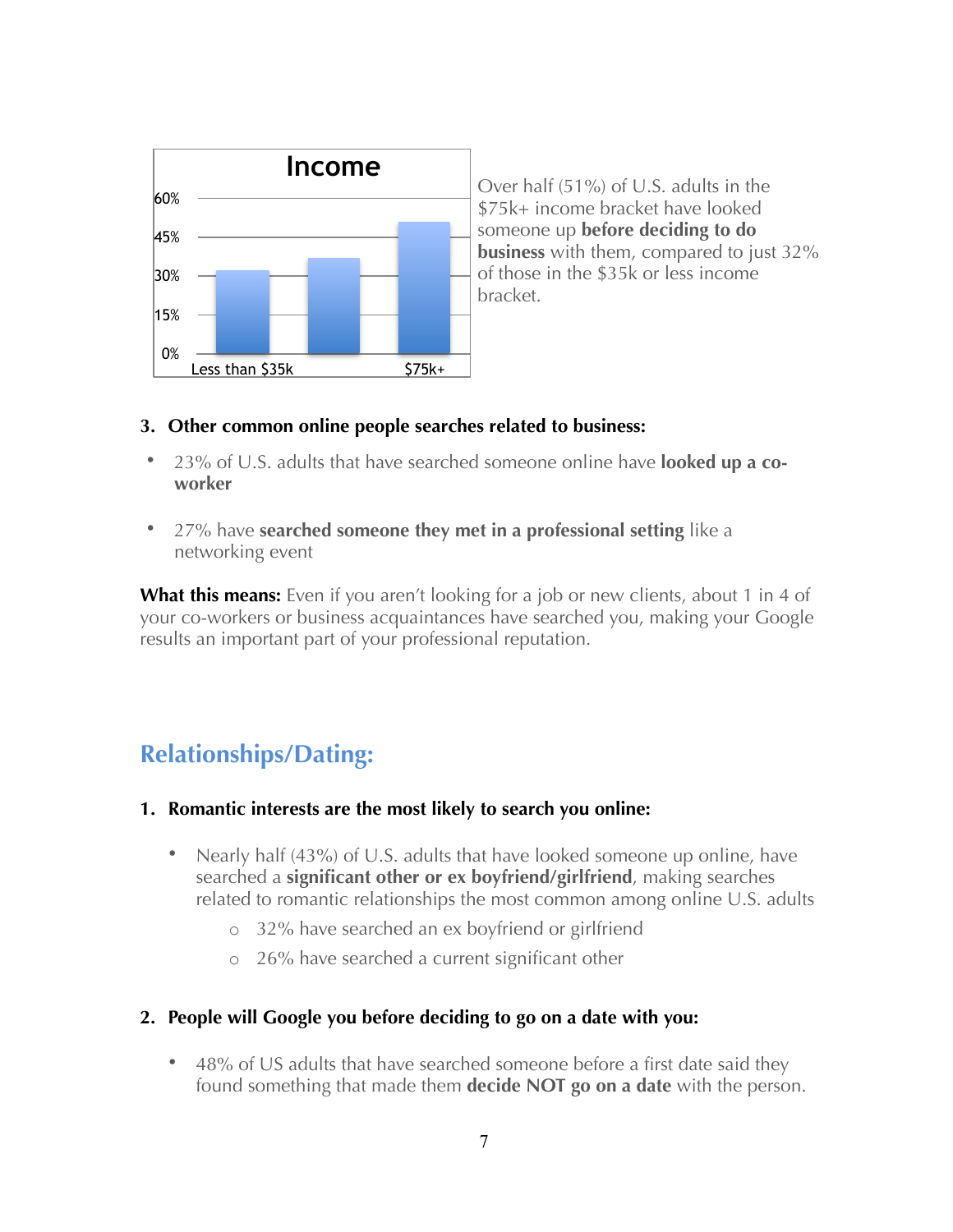• 51% said they found something that **solidified their decision** to go on a date with the person.

### **Parenting:**

- **1. 20% of people with children currently in their household that have searched someone online have looked up their own children:** 
	- 25% of those people found something that they **rather did not show up**  publicly about their children.

**What this means:** As the Internet becomes a bigger part of our daily lives, parents not only need to monitor what shows up in their own results, but also what shows up about their children as well.

### **Vanity Searches:**

### **1. 75% of online U.S. adults have looked up their own name in search engines to see what shows up:**

- 48% said that most of the search results about them are NOT positive
- 13% said that if they could, they would change their search results to better represent them
- 30% said nothing shows up when you search them

**What this means:** Despite the importance of having a positive presence in search engines, most U.S. adults are not accurately represented online, with no clear idea what do about it.

### **Conclusion:**

Our personal search results are now an important part of our reputations and a driving force behind our most important personal relationships, including who we vote for, who we do business with and even who we date.

### **Takeaway #1: While negative search results** *hurt* **our reputations, positive results can**  *enhance* **it:**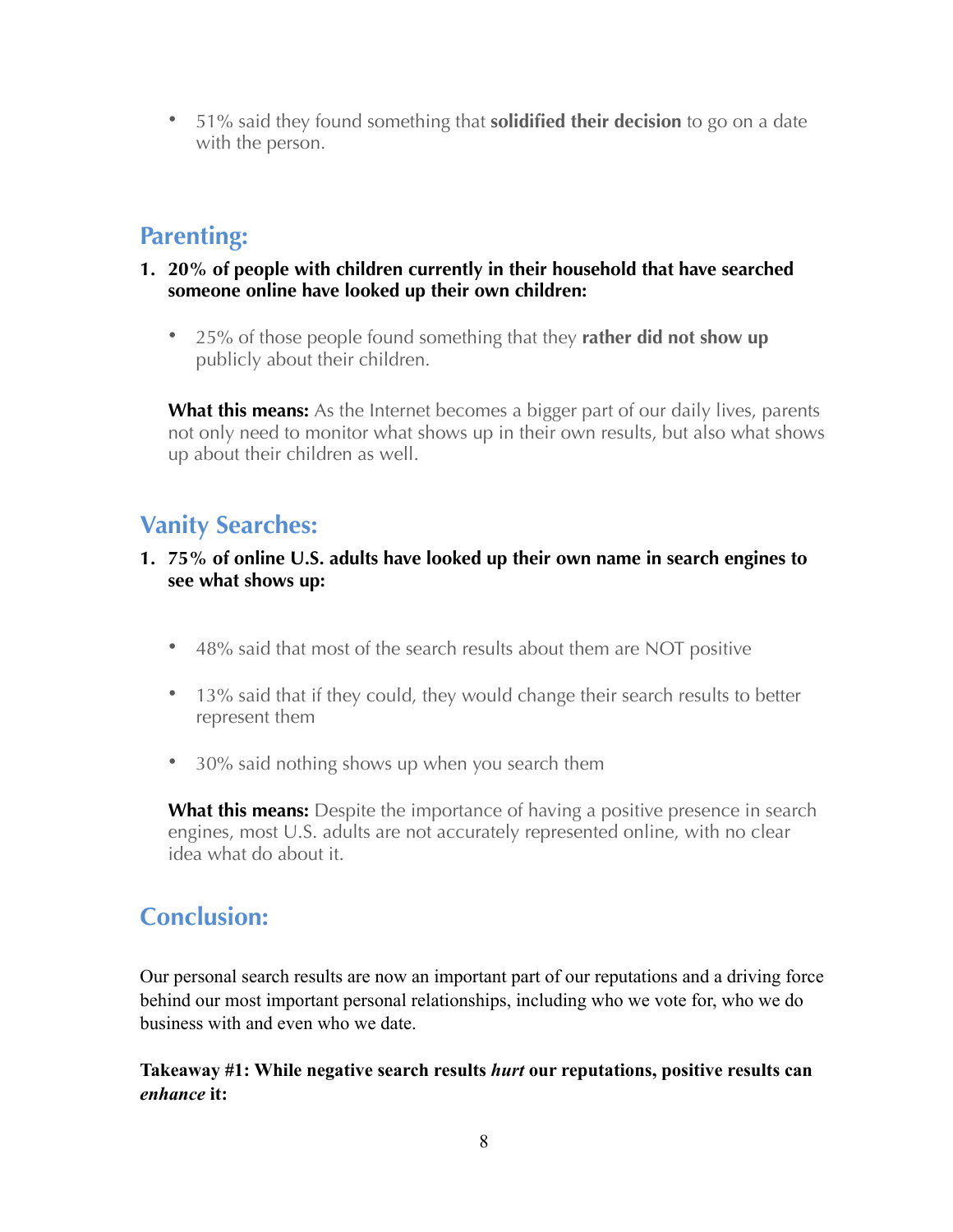**Politicians** can gain an edge in the polls by focusing on a building a positive online image, especially among the younger and student voting demographic.

**Professionals** with more positive search results can gain an edge in their business and their careers.

As more of our lives move online, **parents** need to be conscious of the search presence of their children.

#### **Takeaway #2: Despite the importance of a strong search presence, most U.S. adults are not well represented.**

In the future people will need a better understanding of how to take better control of their new first impression, or they risk losing opportunities throughout their life.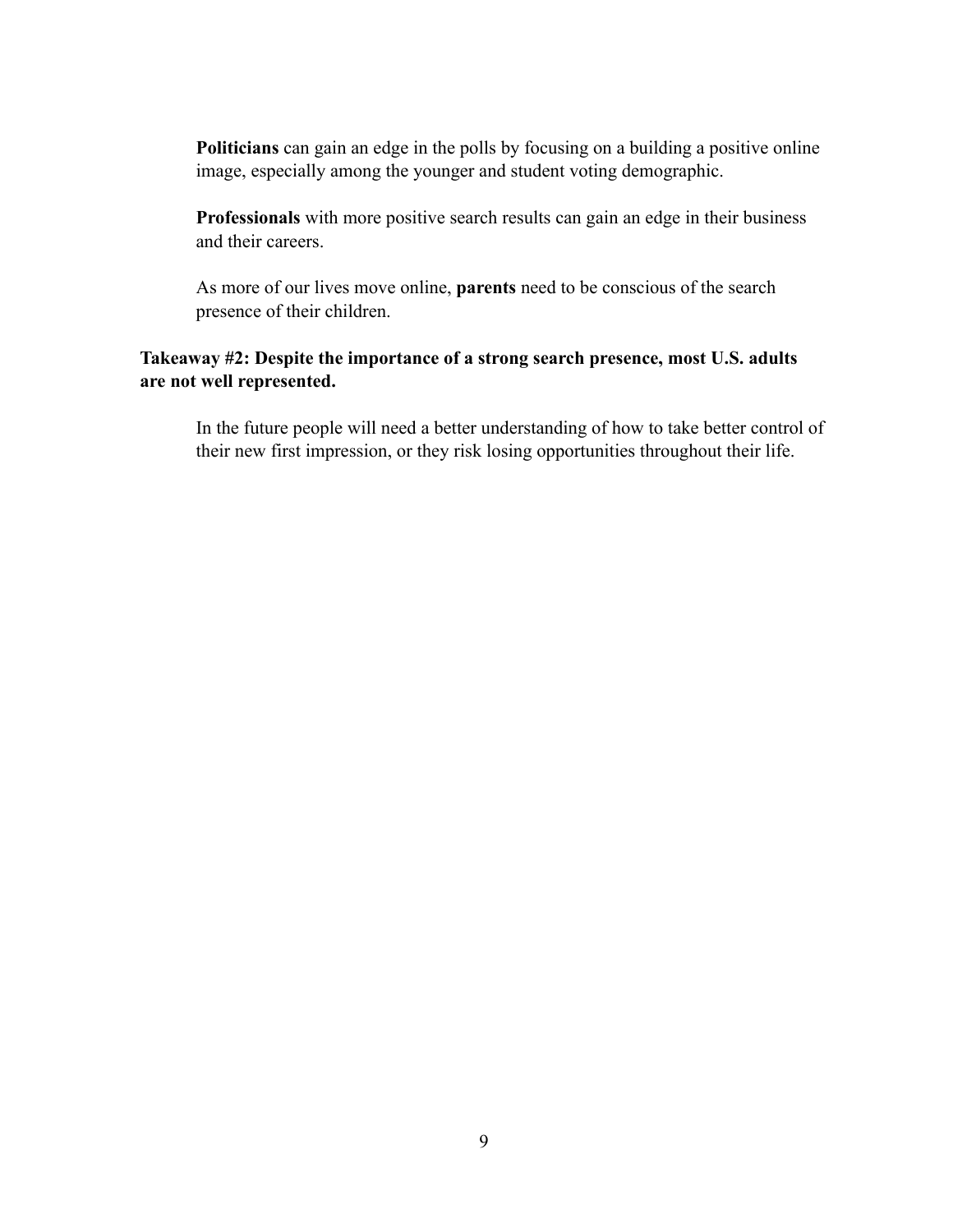# **Study Methodology:**

This survey was conducted online within the United States between September 5<sup>th</sup> and 7<sup>th</sup>, 2012 among 2,570 adults (aged 18 and over) by Harris Interactive on behalf of Brandyourself via its Quick Query omnibus product. Figures for age, sex, race/ethnicity, education, region and household income were weighted where necessary to bring them into line with their actual proportions in the population. Where appropriate, this data were also weighted to reflect the composition of the adult online population.

All sample surveys and polls, whether or not they use probability sampling, are subject to multiple sources of error which are most often not possible to quantify or estimate, including sampling error, coverage error, error associated with nonresponse, error associated with question wording and response options, and post-survey weighting and adjustments. Therefore, Harris Interactive avoids the words "margin of error" as they are misleading. All that can be calculated are different possible sampling errors with different probabilities for pure, unweighted, random samples with 100% response rates. These are only theoretical because no published polls come close to this ideal.

Respondents for this survey were selected from among those who have agreed to participate in Harris Interactive surveys. The data have been weighted to reflect the composition of the adult population. Because the sample is based on those who agreed to participate in the Harris Interactive panel, no estimates of theoretical sampling error can be calculated.

#### **About Harris Interactive:**

Harris Interactive is one of the world's leading custom and syndicated market research firms, leveraging research, technology, and business acumen to transform relevant insight into actionable foresight. Known widely for *the Harris Poll®* and for pioneering innovative research methodologies Harris offers proprietary solutions in the areas of market and customer insight, corporate brand and reputation strategy, and marketing, advertising, public relations and communications research. Harris possesses expertise in a wide range of industries including health care, technology, public affairs, energy, telecommunications, financial services, insurance, media, retail, restaurant, and consumer package goods. Additionally, Harris has a portfolio of syndicated offerings that complement our custom solutions while maximizing our client's research investment. Serving clients in more than 215 countries and territories through our North American and European offices and a network of global partners, Harris specializes in delivering research solutions that help us and our clients - stay ahead of what's next. For more information, please visit [www.harrisinteractive.com](http://www.harrisinteractive.com/).